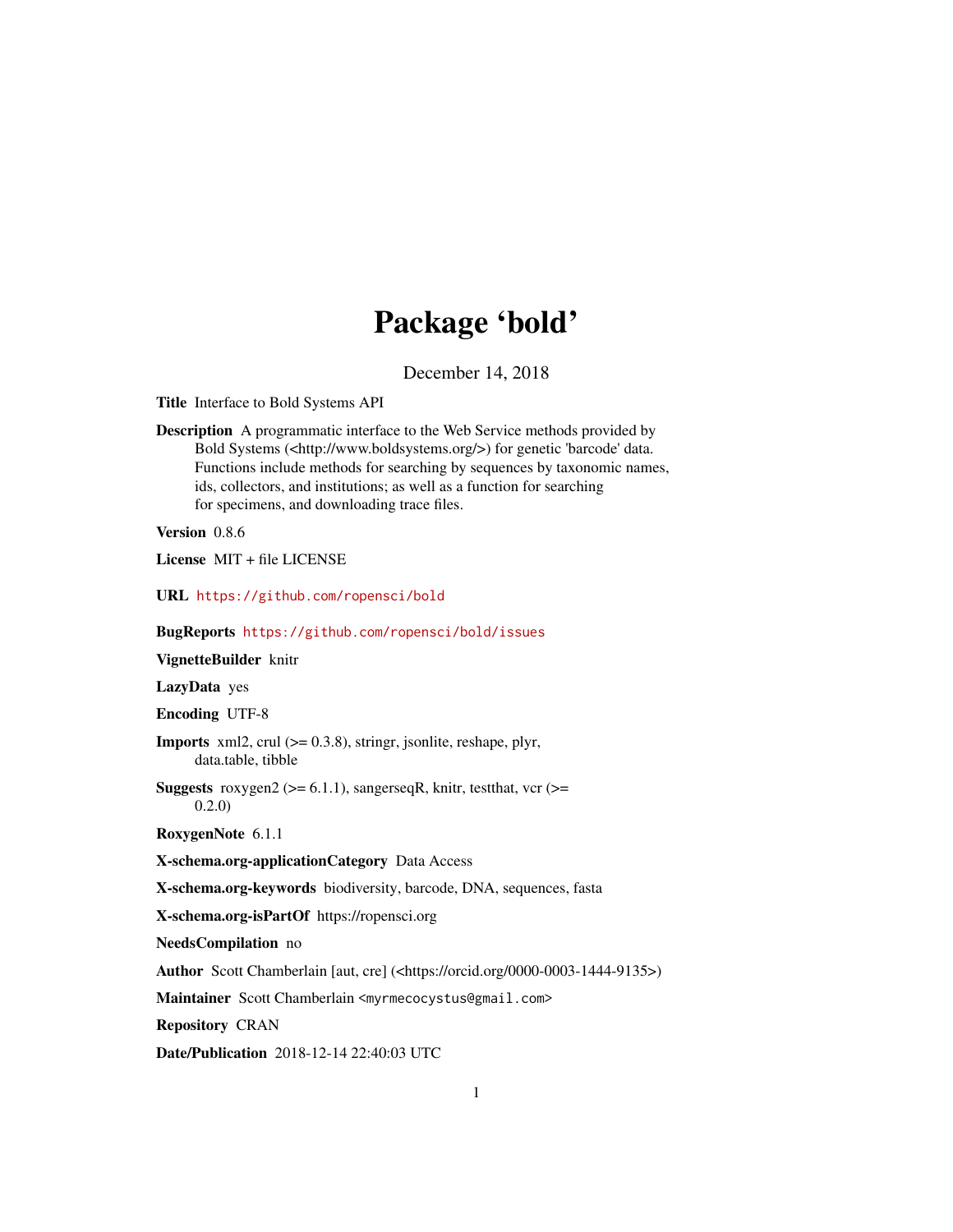### <span id="page-1-0"></span>R topics documented:

| Index |                                                                                                            | 18 |
|-------|------------------------------------------------------------------------------------------------------------|----|
|       |                                                                                                            |    |
|       |                                                                                                            |    |
|       | bold tax name $\ldots \ldots \ldots \ldots \ldots \ldots \ldots \ldots \ldots \ldots \ldots \ldots \ldots$ |    |
|       |                                                                                                            |    |
|       |                                                                                                            |    |
|       |                                                                                                            |    |
|       |                                                                                                            |    |
|       |                                                                                                            |    |
|       |                                                                                                            |    |
|       |                                                                                                            |    |
|       |                                                                                                            |    |
|       |                                                                                                            |    |

bold-package *bold: A programmatic interface to the Barcode of Life data.*

#### Description

bold: A programmatic interface to the Barcode of Life data.

#### About

This package gives you access to data from BOLD System <http://www.boldsystems.org/> via their API ([http://v4.boldsystems.org/index.php/api\\_home](http://v4.boldsystems.org/index.php/api_home))

#### Functions

- [bold\\_specimens](#page-9-1) Search for specimen data.
- [bold\\_seq](#page-6-1) Search for and retrieve sequences.
- [bold\\_seqspec](#page-7-1) Get sequence and specimen data together.
- [bold\\_trace](#page-14-1) Get trace files saves to disk.
- [read\\_trace](#page-14-2) Read trace files into R.
- [bold\\_tax\\_name](#page-13-1) Get taxonomic names via input names.
- [bold\\_tax\\_id](#page-12-1) Get taxonomic names via BOLD identifiers.
- [bold\\_identify](#page-3-1) Search for match given a COI sequence.

Interestingly, they provide xml and tsv format data for the specimen data, while they provide fasta data format for the sequence data. So for the specimen data you can get back raw XML, or a data frame parsed from the tsv data, while for sequence data you get back a list (b/c sequences are quite long and would make a data frame unwieldy).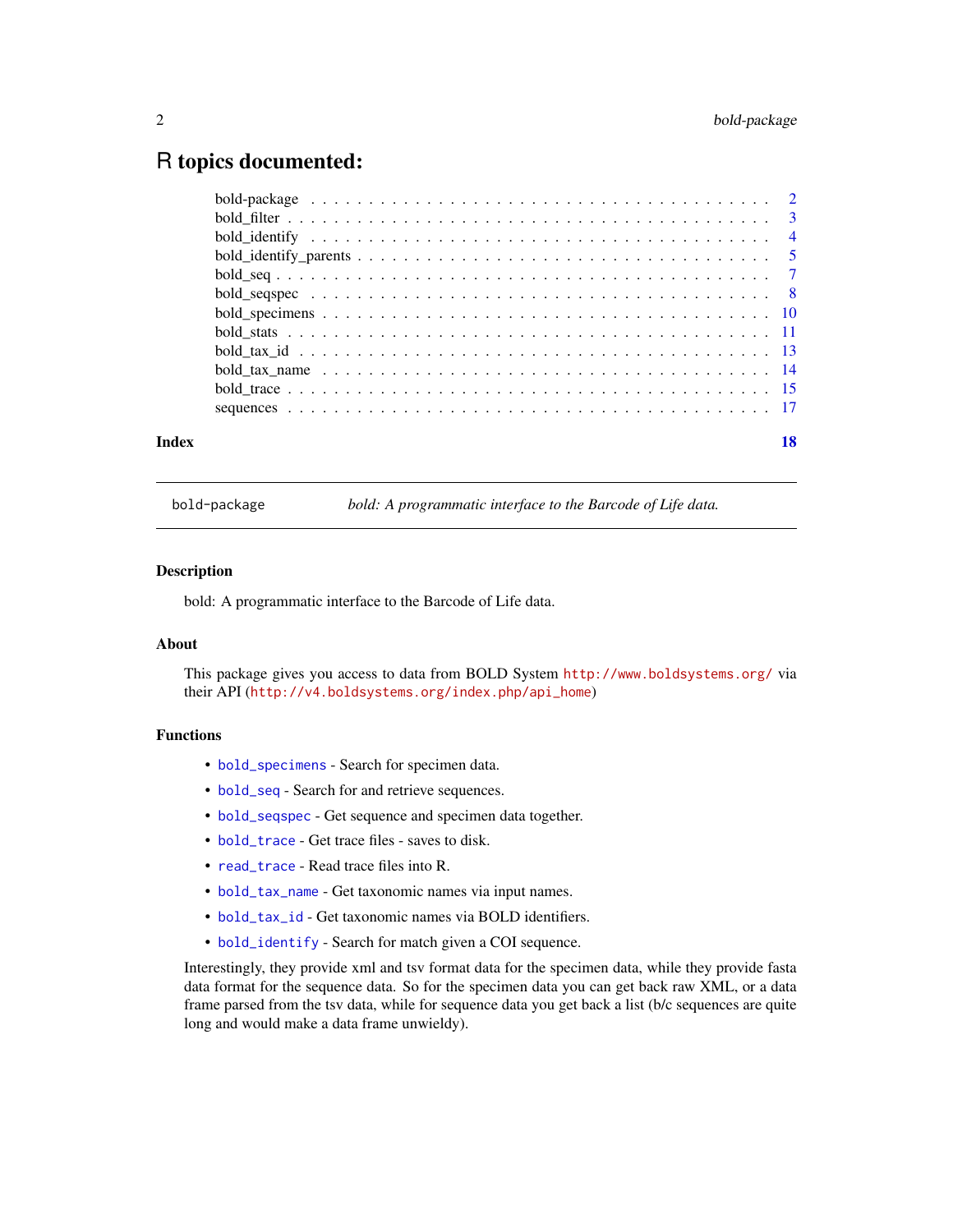<span id="page-2-0"></span>

#### Description

Get BOLD specimen + sequence data.

#### Usage

 $bold_finter(x, by, how = "max")$ 

#### Arguments

| X   | (data.frame) a data.frame, as returned from bold_segspec. Note that some<br>combinations of parameters in bold_seqspec don't return a data.frame. Stops<br>with error message if this is not a data frame. Required.     |
|-----|--------------------------------------------------------------------------------------------------------------------------------------------------------------------------------------------------------------------------|
| by  | (character) the column by which to group. For example, if you want the longest<br>sequence for each unique species name, then pass species_name. If the column<br>doesn't exist, error with message saying so. Required. |
| how | (character) one of "max" or "min", which get used as which.max or which.min<br>to get the longest or shortest sequence, respectively. Note that we remove<br>$\gamma$ gap/alignment characters $(-)$                     |

#### Value

a tibble/data.frame

```
## Not run:
res <- bold_seqspec(taxon='Osmia')
maxx <- bold_filter(res, by = "species_name")
minn \le bold_filter(res, by = "species_name", how = "min")
vapply(maxx$nucleotides, nchar, 1, USE.NAMES = FALSE)
vapply(minn$nucleotides, nchar, 1, USE.NAMES = FALSE)
## End(Not run)
```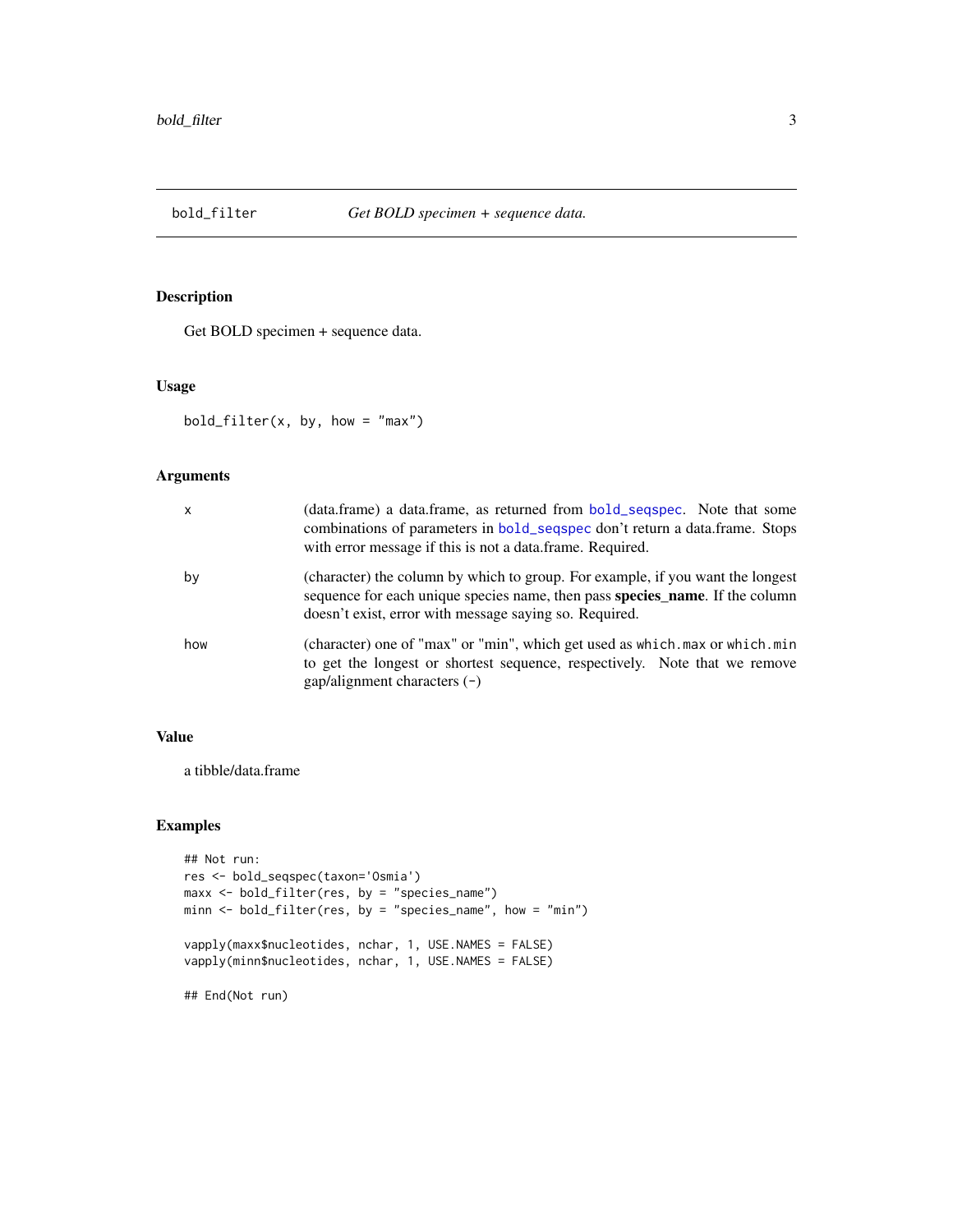<span id="page-3-1"></span><span id="page-3-0"></span>

#### Description

Search for matches to sequences against the BOLD COI database.

#### Usage

```
bold\_identity(sequences, db = "COX1", response = FALSE, ...)
```
#### **Arguments**

| sequences               | (character) Returns all records containing matching marker codes. Required.<br>One or more. See Details.                                                                                                                                                                                                                                                                                                     |
|-------------------------|--------------------------------------------------------------------------------------------------------------------------------------------------------------------------------------------------------------------------------------------------------------------------------------------------------------------------------------------------------------------------------------------------------------|
| db                      | (character) The database to match against, one of COX1, COX1_SPECIES,<br>COX1_SPECIES_PUBLIC, OR COX1_L604bp. See Details for more infor-<br>mation.                                                                                                                                                                                                                                                         |
| response                | (logical) Note that response is the object that returns from the Curl call, useful<br>for debugging, and getting detailed info on the API call.                                                                                                                                                                                                                                                              |
| $\cdot$ $\cdot$ $\cdot$ | Further args passed on to HttpClient, main purpose being curl debugging<br>BOLD only allows one sequence per query. We internally lapply over the input<br>values given to the sequences parameter to search with one sequence per query.<br>Remember this if you have a lot of sequences - you are doing a separate query<br>for each one, so it can take a long time - if you run into errors let us know. |

#### Value

A data.frame with details for each specimen matched. if a failed request, returns NULL

#### db parmeter options

- COX1 Every COI barcode record on BOLD with a minimum sequence length of 500bp (warning: unvalidated library and includes records without species level identification). This includes many species represented by only one or two specimens as well as all species with interim taxonomy. This search only returns a list of the nearest matches and does not provide a probability of placement to a taxon.
- COX1\_SPECIES Every COI barcode record with a species level identification and a minimum sequence length of 500bp. This includes many species represented by only one or two specimens as well as all species with interim taxonomy.
- COX1\_SPECIES\_PUBLIC All published COI records from BOLD and GenBank with a minimum sequence length of 500bp. This library is a collection of records from the published projects section of BOLD.
- OR COX1 L604bp Subset of the Species library with a minimum sequence length of 640bp and containing both public and private records. This library is intended for short sequence identification as it provides maximum overlap with short reads from the barcode region of COI.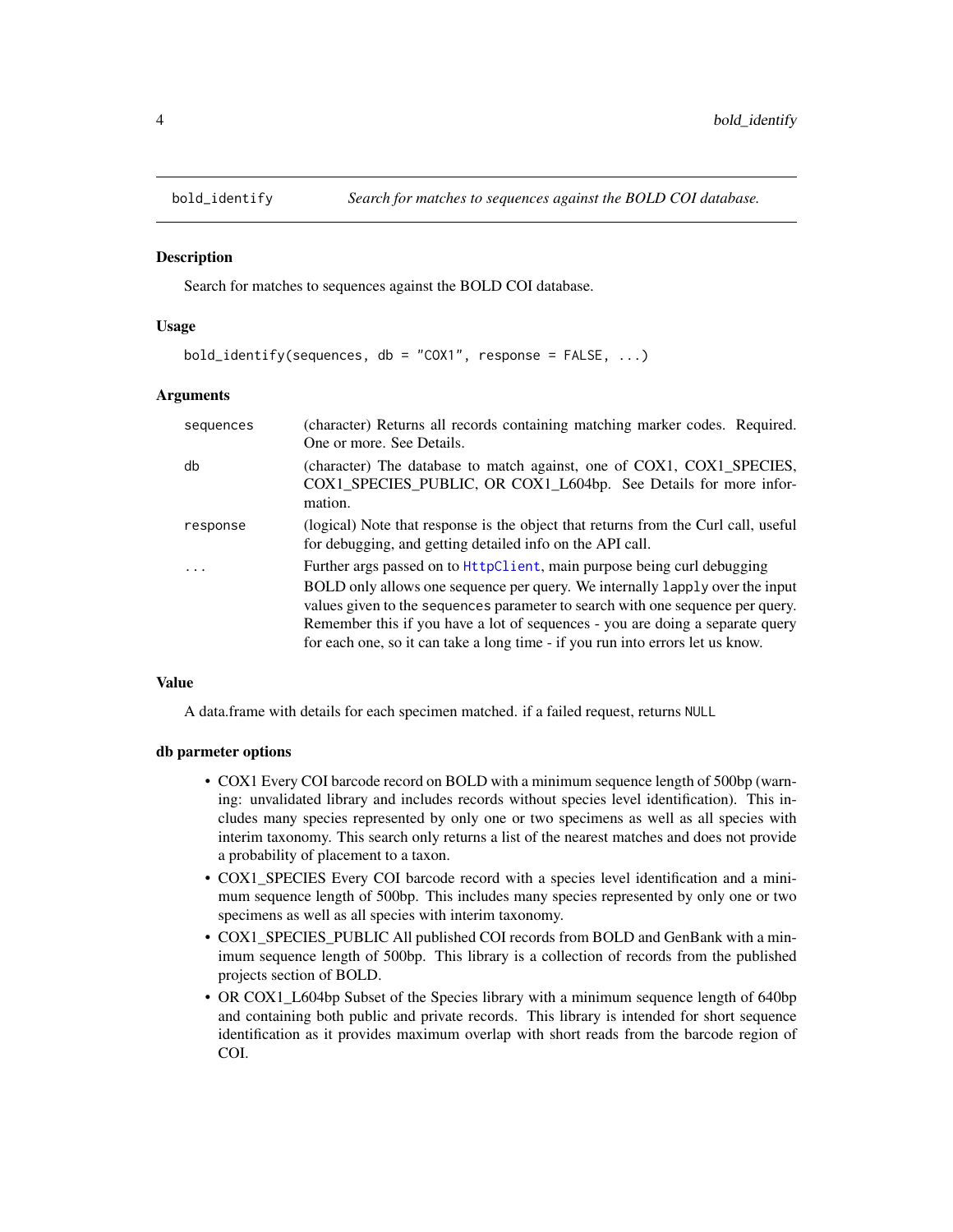#### <span id="page-4-0"></span>Named outputs

To maintain names on the output list of data make sure to pass in a named list to the sequences parameter. You can for example, take a list of sequences, and use [setNames](#page-0-0) to set names.

#### References

<http://v4.boldsystems.org/index.php/resources/api?type=idengine>

#### See Also

[bold\\_identify\\_parents](#page-4-1)

#### Examples

```
## Not run:
seq <- sequences$seq1
res <- bold_identify(sequences=seq)
head(res[[1]])
head(bold_identify(sequences=seq, db='COX1_SPECIES')[[1]])
```
## End(Not run)

<span id="page-4-1"></span>bold\_identify\_parents *Add taxonomic parent names to a data.frame*

#### Description

Add taxonomic parent names to a data.frame

#### Usage

```
bold_identify_parents(x, wide = FALSE, taxid = NULL, taxon = NULL,
  tax_rank = NULL, tax_division = NULL, parentid = NULL,
 parentname = NULL, taxonrep = NULL, specimenrecords = NULL)
```
#### Arguments

| $\mathsf{x}$ | (data.frame/list) list of data.frames - the output from a call to bold_identify.<br>or a single data. frame from the output from same, required. |
|--------------|--------------------------------------------------------------------------------------------------------------------------------------------------|
| wide         | (logical) output in long or wide format. See Details. Default: FALSE                                                                             |
| taxid        | (character) A taxid name. Optional. See 'Filtering' below.                                                                                       |
| taxon        | (character) A taxon name. Optional. See 'Filtering' below.                                                                                       |
| tax_rank     | (character) A tax_rank name. Optional. See 'Filtering' below.                                                                                    |
| tax_division | (character) A tax_division name. Optional. See 'Filtering' below.                                                                                |
| parentid     | (character) A parentid name. Optional. See 'Filtering' below.                                                                                    |
| parentname   | (character) A parentname name. Optional. See 'Filtering' below.                                                                                  |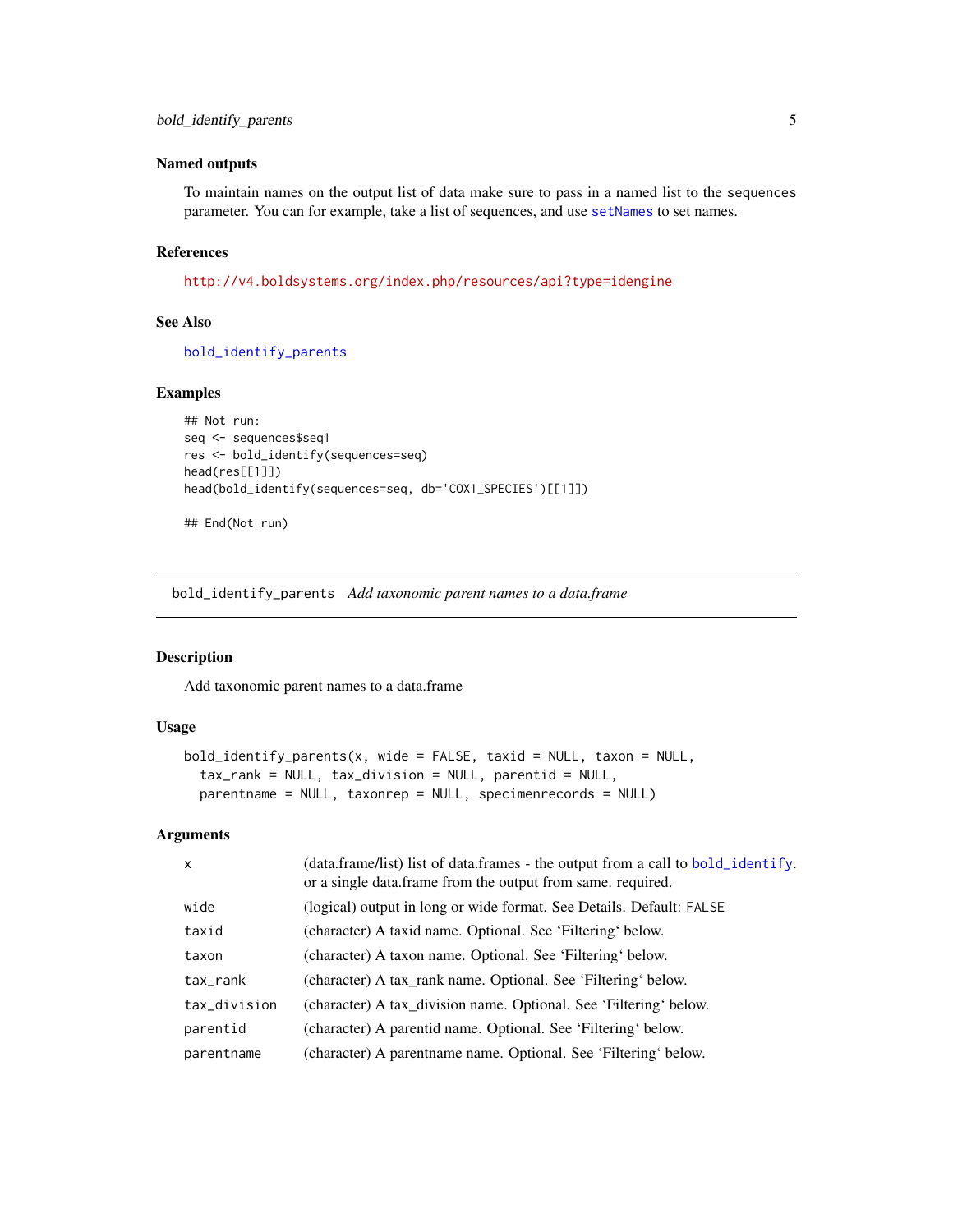<span id="page-5-0"></span>taxonrep (character) A taxonrep name. Optional. See 'Filtering' below. specimenrecords

(character) A specimenrecords name. Optional. See 'Filtering' below.

#### Details

This function gets unique set of taxonomic names from the input data.frame, then queries [bold\\_tax\\_name](#page-13-1) to get the taxonomic ID, passing it to [bold\\_tax\\_id](#page-12-1) to get the parent names, then attaches those to the input data.

Records in the input data that do not have matches for parent names simply get NA values in the added columns.

#### Value

a list of the same length as the input

#### Filtering

The parameters 'taxid', 'taxon', 'tax\_rank', 'tax\_division', 'parentid', 'parentname','taxonrep', and 'specimenrecords' are not used in the search sent to BOLD, but are used in filtering the data down to a subset that is closer to the target you want. For all these parameters, you can use regex strings since we use [grep()] internally to match. Filtering narrows down to the set that matches your query, and removes the rest. The data.frame that we filter on with these parameters internally is the result of a call to the [bold\_tax\_name()] function.

#### wide vs long format

When wide = FALSE you get many rows for each record. Essentially, we cbind the taxonomic classification onto the one row from the result of [bold\\_identify](#page-3-1), giving as many rows as there are taxa in the taxonomic classification.

When wide = TRUE you get one row for each record - thus the dimensions of the input data stay the same. For this option, we take just the rows for taxonomic ID and name for each taxon in the taxonomic classification, and name the columns by the taxon rank, so you get phylum and phylum\_id, and so on.

```
## Not run:
df <- bold_identify(sequences = sequences$seq2)
# long format
out <- bold_identify_parents(df)
str(out)
```

```
head(out[[1]])
```

```
# wide format
out <- bold_identify_parents(df, wide = TRUE)
str(out)
head(out[[1]])
```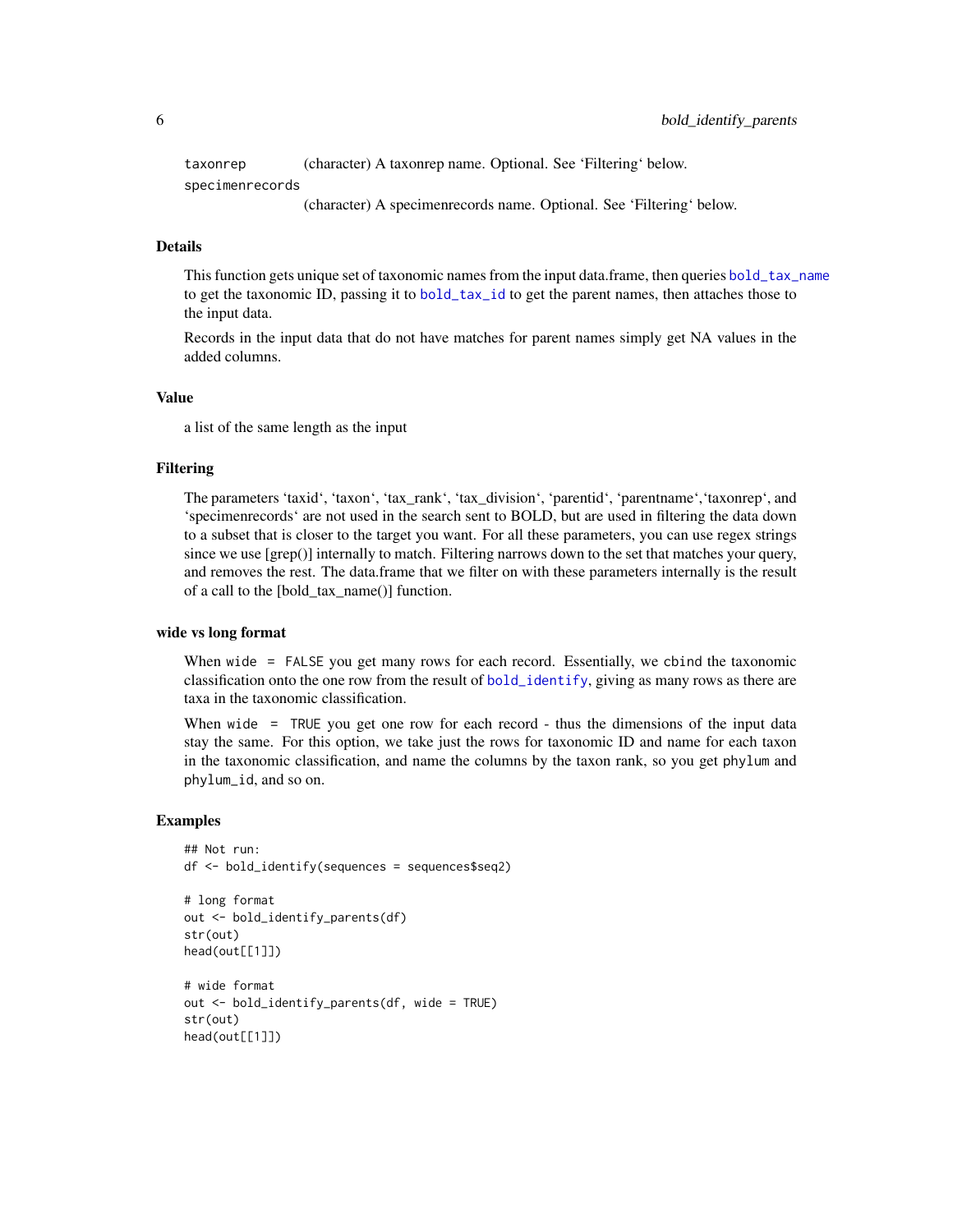<span id="page-6-0"></span>## End(Not run)

<span id="page-6-1"></span>bold\_seq *Search BOLD for sequences.*

#### Description

Get sequences for a taxonomic name, id, bin, container, institution, researcher, geographic, place, or gene.

#### Usage

```
bold_seq(taxon = NULL, ids = NULL, bin = NULL, container = NULL,
  institutions = NULL, researchers = NULL, geo = NULL,
 marker = NULL, response = FALSE, ...)
```
#### Arguments

| taxon        | (character) Returns all records containing matching taxa. Taxa includes the<br>ranks of phylum, class, order, family, subfamily, genus, and species. |
|--------------|------------------------------------------------------------------------------------------------------------------------------------------------------|
| ids          | (character) Returns all records containing matching IDs. IDs include Sample<br>IDs, Process IDs, Museum IDs and Field IDs.                           |
| bin          | (character) Returns all records contained in matching BINs. A BIN is defined<br>by a Barcode Index Number URI.                                       |
| container    | (character) Returns all records contained in matching projects or datasets. Con-<br>tainers include project codes and dataset codes                  |
| institutions | (character) Returns all records stored in matching institutions. Institutions are<br>the Specimen Storing Site.                                      |
| researchers  | (character) Returns all records containing matching researcher names. Researchers<br>include collectors and specimen identifiers.                    |
| geo          | (character) Returns all records collected in matching geographic sites. Geo-<br>graphic sites includes countries and province/states.                |
| marker       | (character) Returns all records containing matching marker codes.                                                                                    |
| response     | (logical) Note that response is the object that returns from the Curl call, useful<br>for debugging, and getting detailed info on the API call.      |
|              | Further args passed on to HttpClient, main purpose being curl debugging                                                                              |

#### Value

A list with each element of length 4 with slots for id, name, gene, and sequence.

#### If a request times out

This is likely because you're request was for a large number of sequences and the BOLD service timed out. You still should get some output, those sequences that were retrieved before the time out happened. See the README (https://github.com/ropensci/bold/#bold) for an example of dealing with large data problems with this function.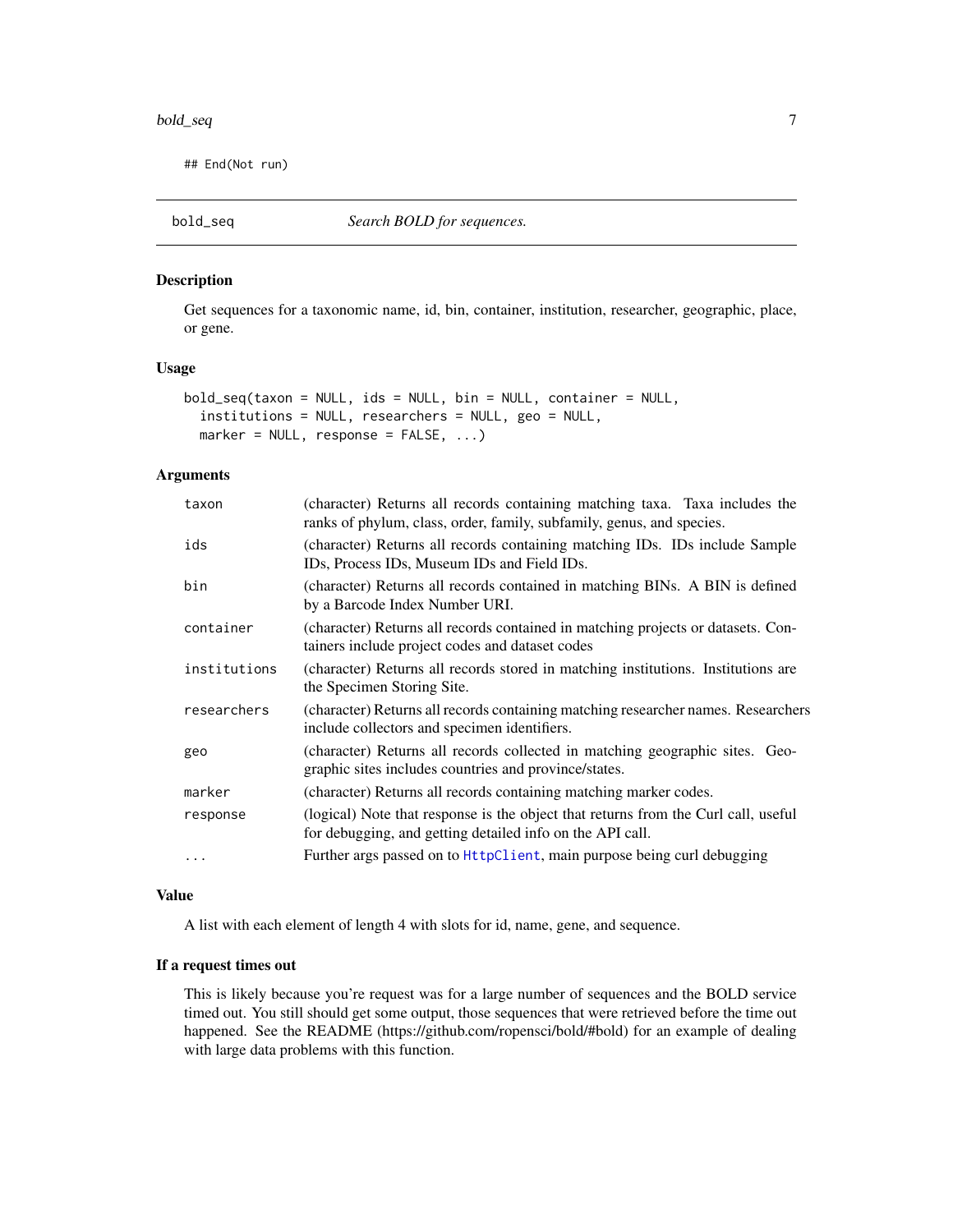#### <span id="page-7-0"></span>References

<http://v4.boldsystems.org/index.php/resources/api?type=webservices>

#### Examples

```
## Not run:
res <- bold_seq(taxon='Coelioxys')
bold_seq(taxon='Aglae')
bold_seq(taxon=c('Coelioxys','Osmia'))
bold_seq(ids='ACRJP618-11')
bold_seq(ids=c('ACRJP618-11','ACRJP619-11'))
bold_seq(bin='BOLD:AAA5125')
bold_seq(container='ACRJP')
bold_seq(researchers='Thibaud Decaens')
bold_seq(geo='Ireland')
bold_seq(geo=c('Ireland','Denmark'))
# Return the http response object for detailed Curl call response details
res <- bold_seq(taxon='Coelioxys', response=TRUE)
res$url
res$status_code
res$response_headers
## curl debugging
### You can do many things, including get verbose output on the curl
### call, and set a timeout
bold_seq(taxon='Coelioxys', verbose = TRUE)[1:2]
# bold_seqspec(taxon='Coelioxys', timeout_ms = 10)
## End(Not run)
```
<span id="page-7-1"></span>bold\_seqspec *Get BOLD specimen + sequence data.*

#### Description

Get BOLD specimen + sequence data.

#### Usage

```
bold_seqspec(taxon = NULL, ids = NULL, bin = NULL,
  container = NULL, institutions = NULL, researchers = NULL,
  geo = NULL, marker = NULL, response = FALSE, format = "tsv",
  sepfasta = FALSE, ...)
```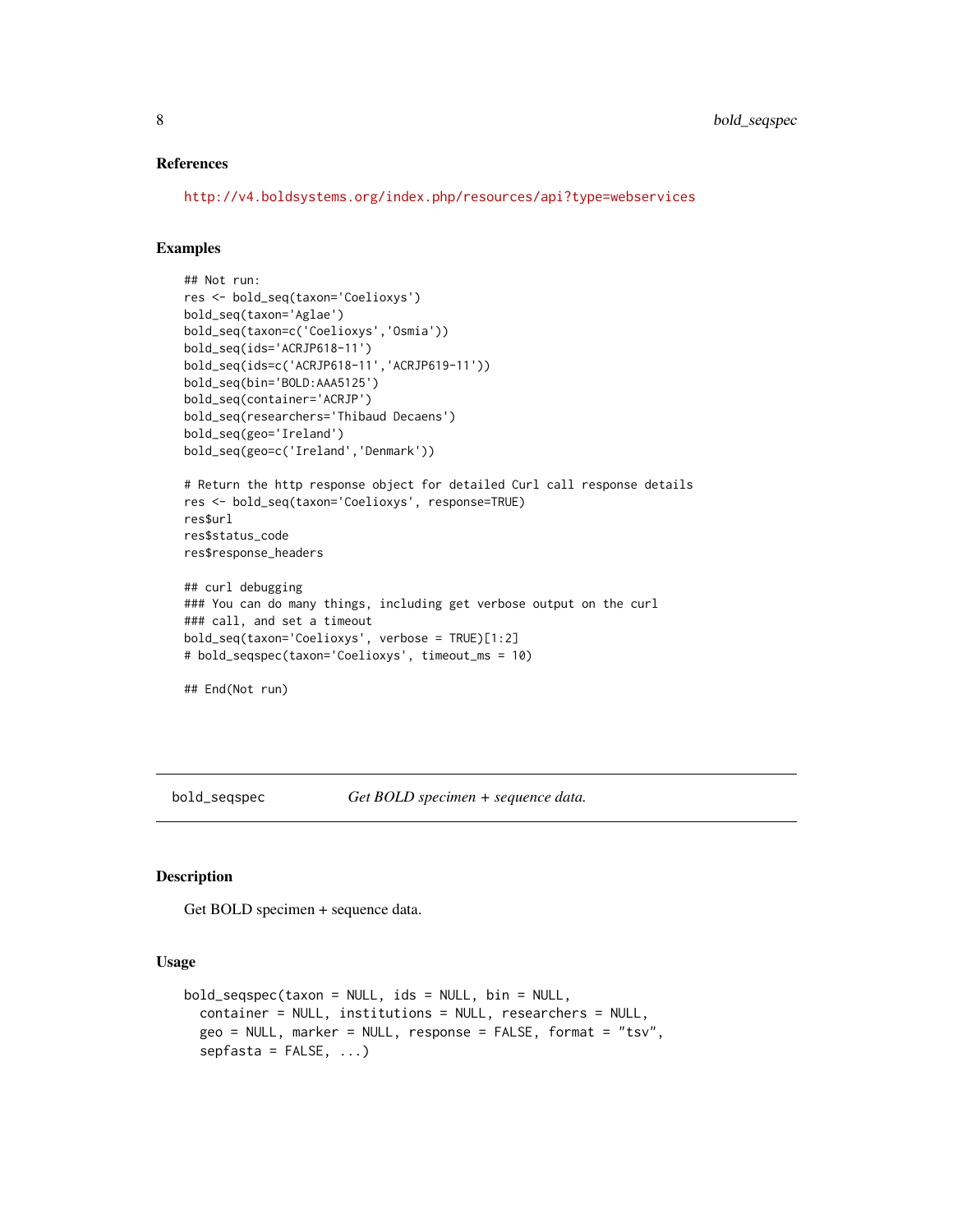#### <span id="page-8-0"></span>bold\_seqspec 9

#### Arguments

| taxon        | (character) Returns all records containing matching taxa. Taxa includes the<br>ranks of phylum, class, order, family, subfamily, genus, and species. |
|--------------|------------------------------------------------------------------------------------------------------------------------------------------------------|
| ids          | (character) Returns all records containing matching IDs. IDs include Sample<br>IDs, Process IDs, Museum IDs and Field IDs.                           |
| bin          | (character) Returns all records contained in matching BINs. A BIN is defined<br>by a Barcode Index Number URI.                                       |
| container    | (character) Returns all records contained in matching projects or datasets. Con-<br>tainers include project codes and dataset codes                  |
| institutions | (character) Returns all records stored in matching institutions. Institutions are<br>the Specimen Storing Site.                                      |
| researchers  | (character) Returns all records containing matching researcher names. Researchers<br>include collectors and specimen identifiers.                    |
| geo          | (character) Returns all records collected in matching geographic sites. Geo-<br>graphic sites includes countries and province/states.                |
| marker       | (character) Returns all records containing matching marker codes. See Details.                                                                       |
| response     | (logical) Note that response is the object that returns from the Curl call, useful<br>for debugging, and getting detailed info on the API call.      |
| format       | (character) One of xml or tsv (default). tsv format gives back a data.frame ob-<br>ject. xml gives back parsed xml as a                              |
| sepfasta     | (logical) If TRUE, the fasta data is separated into a list with names matching the<br>processid's from the data frame. Default: FALSE                |
| $\cdots$     | Further args passed on to HttpClient, main purpose being curl debugging                                                                              |

#### Value

Either a data.frame, parsed xml, a http response object, or a list with length two (a data.frame w/o nucleotide data, and a list with nucleotide data)

#### Marker

Notes from BOLD on the marker param: "All markers for a specimen matching the search string will be returned. ie. A record with COI-5P and ITS will return sequence data for both markers even if only COI-5P was specified."

You will likely end up with data with markers that you did not request - just be sure to filter those out as needed.

#### References

<http://v4.boldsystems.org/index.php/resources/api?type=webservices>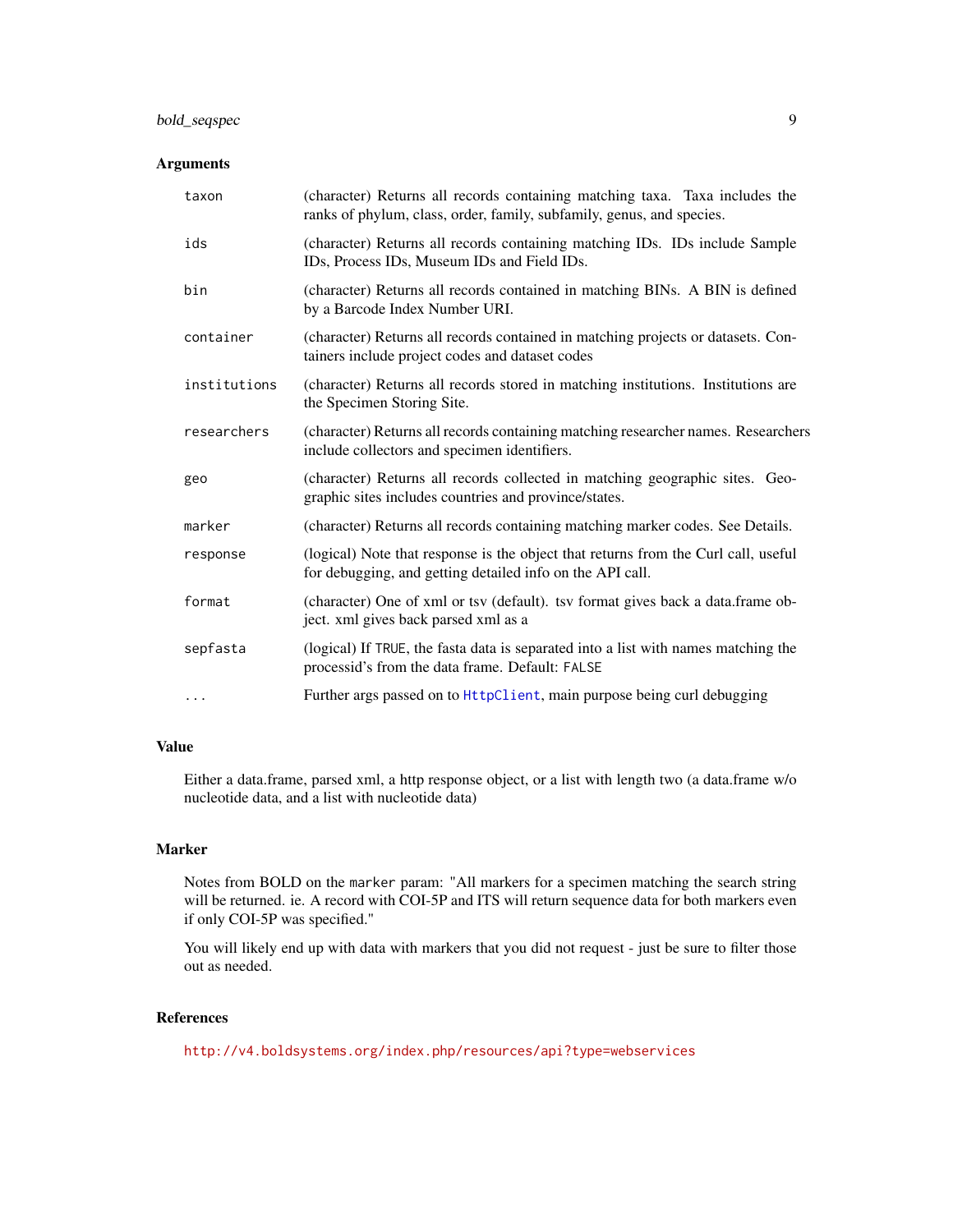#### Examples

```
## Not run:
bold_seqspec(taxon='Osmia')
bold_seqspec(taxon='Osmia', format='xml')
bold_seqspec(taxon='Osmia', response=TRUE)
res <- bold_seqspec(taxon='Osmia', sepfasta=TRUE)
res$fasta[1:2]
res$fasta['GBAH0293-06']
# records that match a marker name
res <- bold_seqspec(taxon="Melanogrammus aeglefinus", marker="COI-5P")
# records that match a geographic locality
res <- bold_seqspec(taxon="Melanogrammus aeglefinus", geo="Canada")
## curl debugging
### You can do many things, including get verbose output on the curl call,
### and set a timeout
head(bold_seqspec(taxon='Osmia', verbose = TRUE))
## timeout
# head(bold_seqspec(taxon='Osmia', timeout_ms = 1))
## End(Not run)
```
<span id="page-9-1"></span>bold\_specimens *Search BOLD for specimens.*

#### Description

Search BOLD for specimens.

#### Usage

```
bold_specimens(taxon = NULL, ids = NULL, bin = NULL,
  container = NULL, institutions = NULL, researchers = NULL,
  geo = NULL, response = FALSE, format = "tsv", ...)
```
#### Arguments

| taxon     | (character) Returns all records containing matching taxa. Taxa includes the<br>ranks of phylum, class, order, family, subfamily, genus, and species. |
|-----------|------------------------------------------------------------------------------------------------------------------------------------------------------|
| ids       | (character) Returns all records containing matching IDs. IDs include Sample<br>IDs, Process IDs, Museum IDs and Field IDs.                           |
| bin       | (character) Returns all records contained in matching BINs. A BIN is defined<br>by a Barcode Index Number URI.                                       |
| container | (character) Returns all records contained in matching projects or datasets. Con-<br>tainers include project codes and dataset codes                  |

<span id="page-9-0"></span>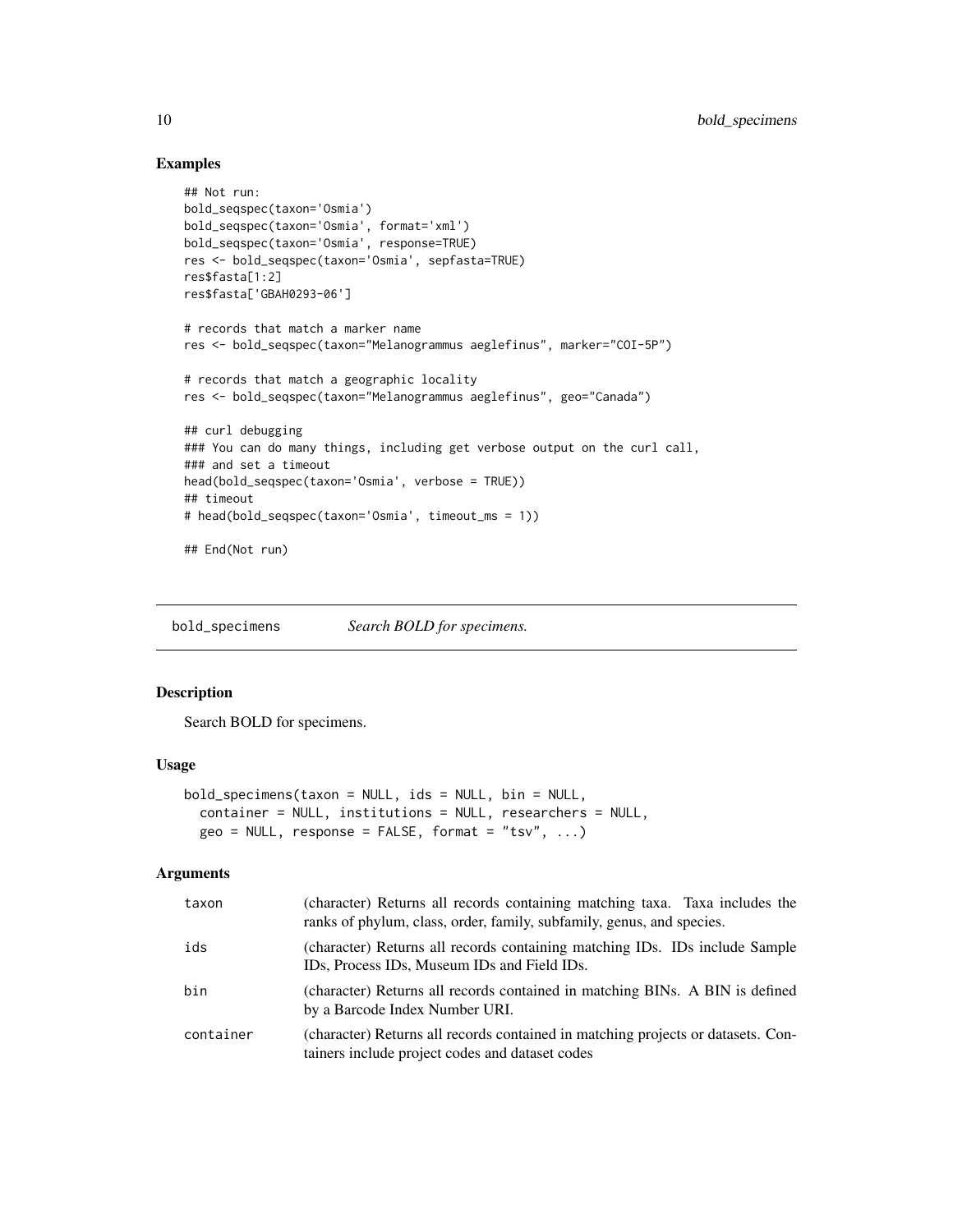#### <span id="page-10-0"></span>bold\_stats 11

| institutions | (character) Returns all records stored in matching institutions. Institutions are<br>the Specimen Storing Site.                                                                                                                                                                                                                                           |
|--------------|-----------------------------------------------------------------------------------------------------------------------------------------------------------------------------------------------------------------------------------------------------------------------------------------------------------------------------------------------------------|
| researchers  | (character) Returns all records containing matching researcher names. Researchers<br>include collectors and specimen identifiers.                                                                                                                                                                                                                         |
| geo          | (character) Returns all records collected in matching geographic sites. Geo-<br>graphic sites includes countries and province/states.                                                                                                                                                                                                                     |
| response     | (logical) Note that response is the object that returns from the Curl call, useful<br>for debugging, and getting detailed info on the API call.                                                                                                                                                                                                           |
| format       | (character) One of xml, json, tsv (default). tsv format gives back a data.frame<br>object. xml gives back parsed XML as xml_document object. 'json' (JavaScript<br>Object Notation) and 'dwc' (Darwin Core Archive) are supported in theory, but<br>the JSON can be malformed, so we don't support that here, and the DWC option<br>actually returns TSV. |
| $\ddotsc$    | Further args passed on to HttpClient, main purpose being curl debugging                                                                                                                                                                                                                                                                                   |

#### References

<http://v4.boldsystems.org/index.php/resources/api?type=webservices>

#### Examples

```
## Not run:
bold_specimens(taxon='Osmia')
bold_specimens(taxon='Osmia', format='xml')
bold_specimens(taxon='Osmia', response=TRUE)
res <- bold_specimens(taxon='Osmia', format='xml', response=TRUE)
res$url
res$status_code
res$response_headers
# More than 1 can be given for all search parameters
bold_specimens(taxon=c('Coelioxys','Osmia'))
## curl debugging
### These examples below take a long time, so you can set a timeout so that
### it stops by X sec
```

```
head(bold_specimens(taxon='Osmia', verbose = TRUE))
# head(bold_specimens(geo='Costa Rica', timeout_ms = 6))
```
## End(Not run)

bold\_stats *Get BOLD stats*

#### Description

Get BOLD stats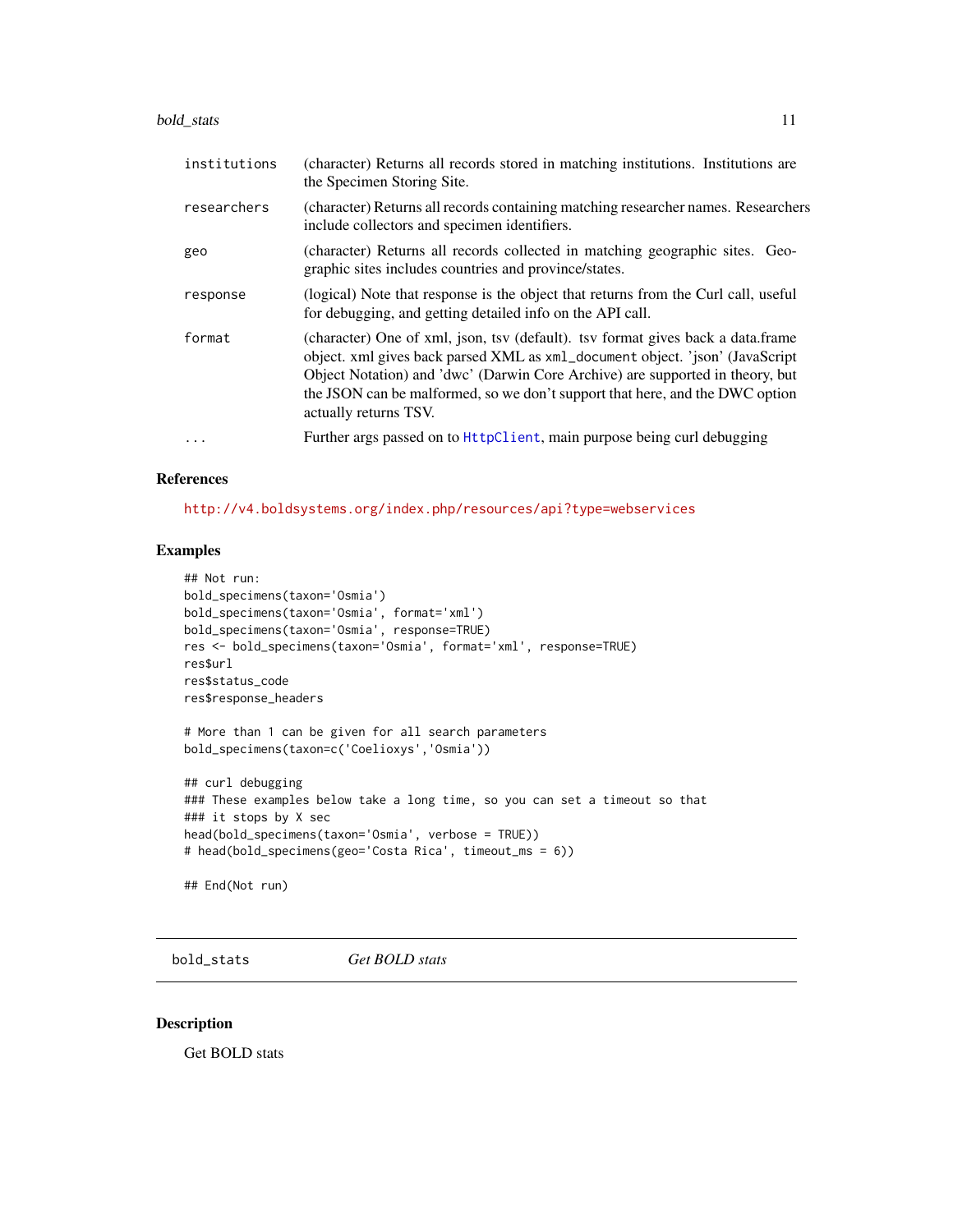#### Usage

```
bold_stats(taxon = NULL, ids = NULL, bin = NULL, container = NULL,
  institutions = NULL, researchers = NULL, geo = NULL,
 dataType = "drill_down", response = FALSE, ...)
```
#### Arguments

| taxon        | (character) Returns all records containing matching taxa. Taxa includes the<br>ranks of phylum, class, order, family, subfamily, genus, and species.                                                                                                                                                         |
|--------------|--------------------------------------------------------------------------------------------------------------------------------------------------------------------------------------------------------------------------------------------------------------------------------------------------------------|
| ids          | (character) Returns all records containing matching IDs. IDs include Sample<br>IDs, Process IDs, Museum IDs and Field IDs.                                                                                                                                                                                   |
| bin          | (character) Returns all records contained in matching BINs. A BIN is defined<br>by a Barcode Index Number URI.                                                                                                                                                                                               |
| container    | (character) Returns all records contained in matching projects or datasets. Con-<br>tainers include project codes and dataset codes                                                                                                                                                                          |
| institutions | (character) Returns all records stored in matching institutions. Institutions are<br>the Specimen Storing Site.                                                                                                                                                                                              |
| researchers  | (character) Returns all records containing matching researcher names. Researchers<br>include collectors and specimen identifiers.                                                                                                                                                                            |
| geo          | (character) Returns all records collected in matching geographic sites. Geo-<br>graphic sites includes countries and province/states.                                                                                                                                                                        |
| dataType     | (character) one of "overview" or "drill_down" (default). "drill_down": a de-<br>tailed summary of information which provides record counts by [BINs, Country,<br>Storing Institution, Species]. "overview": the total counts of [BINs, Countries,<br>Storing Institutions, Orders, Families, Genus, Species] |
| response     | (logical) Note that response is the object that returns from the Curl call, useful<br>for debugging, and getting detailed info on the API call.                                                                                                                                                              |
| $\ddots$     | Further args passed on to HttpClient, main purpose being curl debugging                                                                                                                                                                                                                                      |
|              |                                                                                                                                                                                                                                                                                                              |

#### References

<http://v4.boldsystems.org/index.php/resources/api?type=webservices>

```
## Not run:
x <- bold_stats(taxon='Osmia')
x$total_records
x$records_with_species_name
x$bins
x$countries
x$depositories
x$order
x$family
x$genus
x$species
```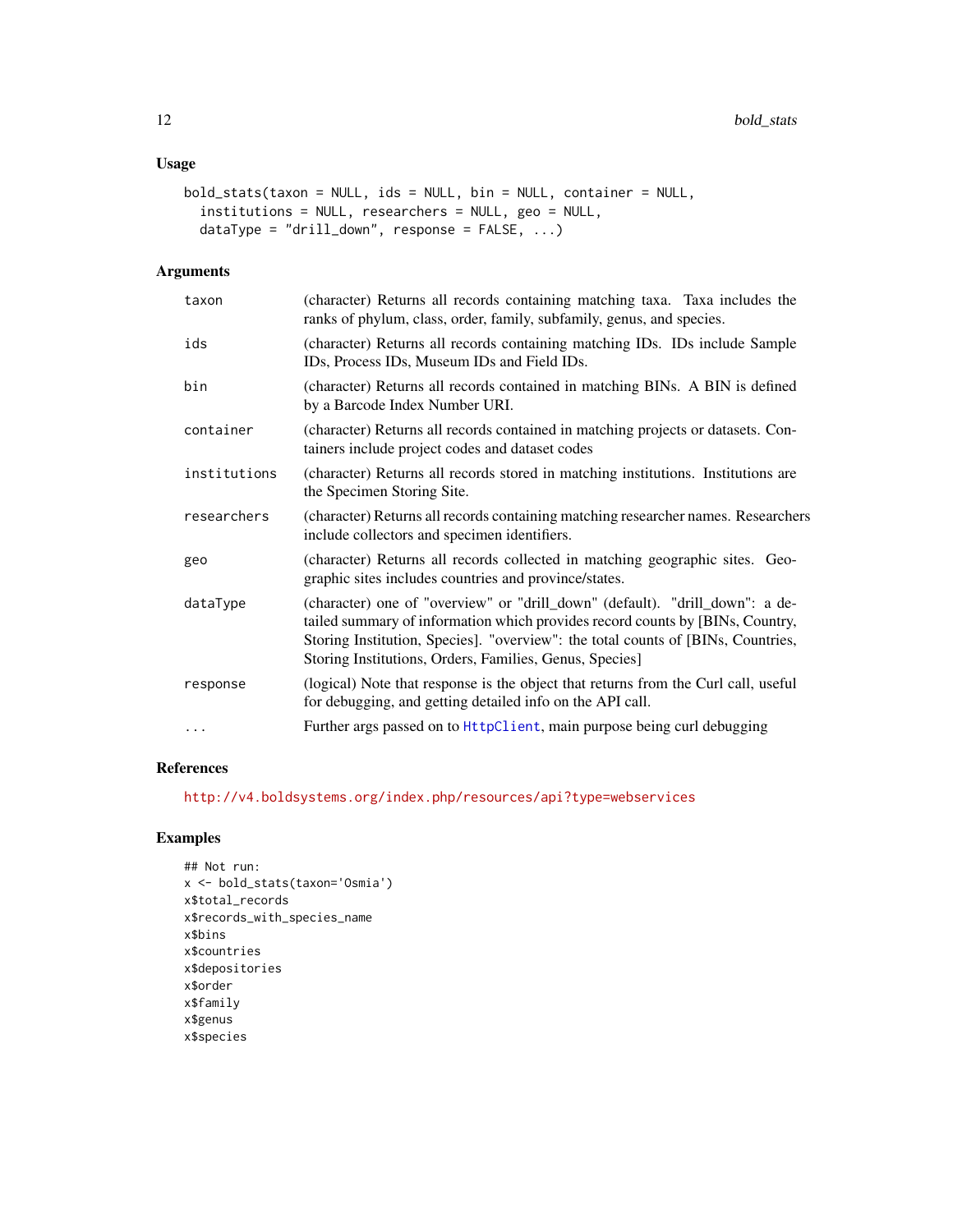#### <span id="page-12-0"></span>bold\_tax\_id 13

```
# just get all counts
lapply(Filter(is.list, x), "[[", "count")
res <- bold_stats(taxon='Osmia', response=TRUE)
res$url
res$status_code
res$response_headers
# More than 1 can be given for all search parameters
bold_stats(taxon=c('Coelioxys','Osmia'))
## curl debugging
### These examples below take a long time, so you can set a timeout so that
### it stops by X sec
bold_stats(taxon='Osmia', verbose = TRUE)
# bold_stats(geo='Costa Rica', timeout_ms = 6)
## End(Not run)
```

```
bold_tax_id Search BOLD for taxonomy data by BOLD ID.
```
#### Description

Search BOLD for taxonomy data by BOLD ID.

#### Usage

```
bold_tax_id(id, dataTypes = "basic", includeTree = FALSE,
  response = FALSE, ...)
```
#### Arguments

| id                  | (integer) One or more BOLD taxonomic identifiers. required.                                                                                                      |
|---------------------|------------------------------------------------------------------------------------------------------------------------------------------------------------------|
| dataTypes           | (character) Specifies the datatypes that will be returned. 'all' returns all data.<br>'basic' returns basic taxon information. 'images' returns specimen images. |
| includeTree         | (logical) If TRUE (default: FALSE), returns a list containing information for<br>parent taxa as well as the specified taxon.                                     |
| response            | (logical) Note that response is the object that returns from the Curl call, useful<br>for debugging, and getting detailed info on the API call.                  |
| $\cdot \cdot \cdot$ | Further args passed on to HttpClient, main purpose being curl debugging                                                                                          |

#### References

<http://v4.boldsystems.org/index.php/resources/api?type=taxonomy>

#### See Also

bold\_tax\_name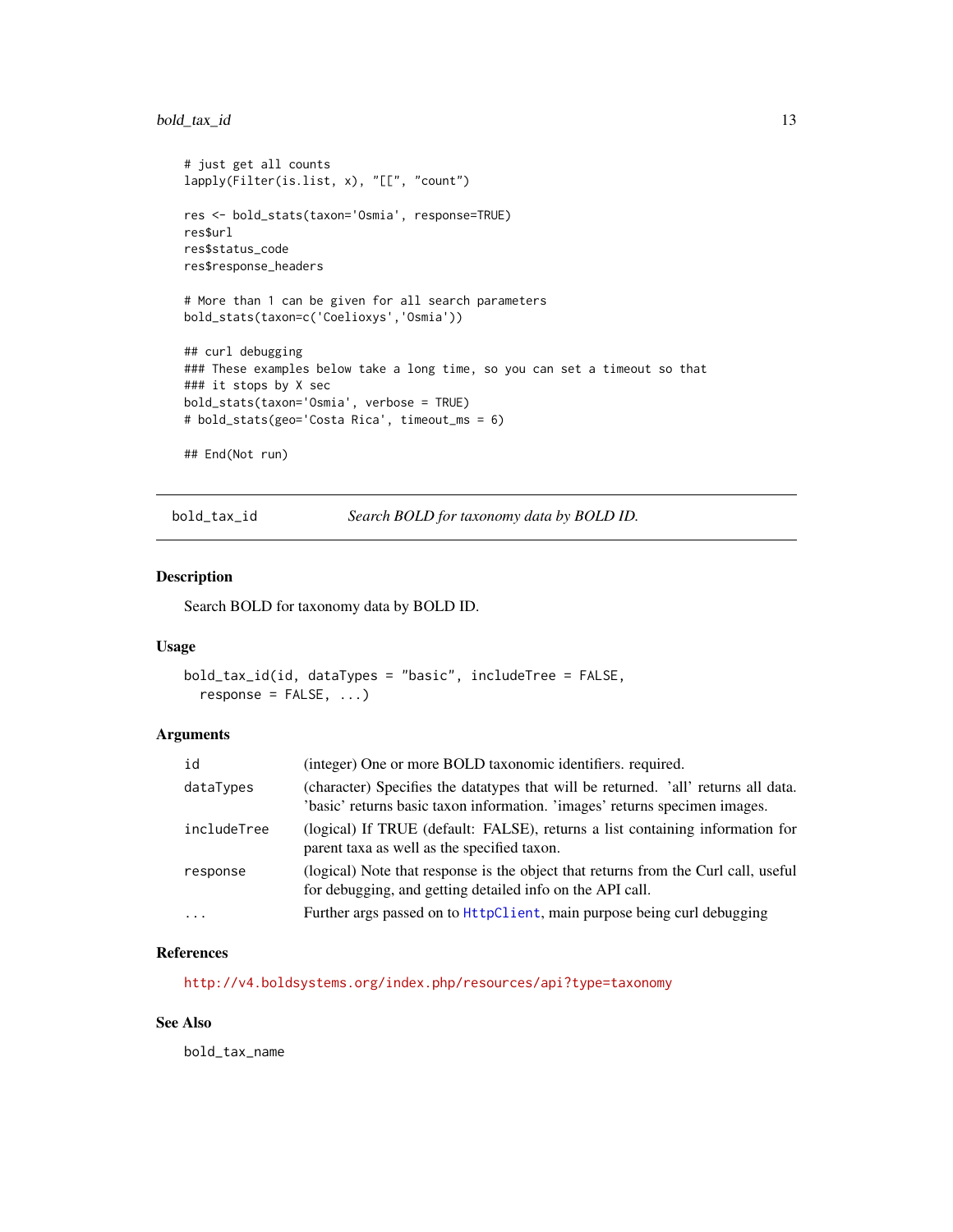#### Examples

```
## Not run:
bold_tax_id(id=88899)
bold_tax_id(id=88899, includeTree=TRUE)
bold_tax_id(id=88899, includeTree=TRUE, dataTypes = "stats")
bold_tax_id(id=c(88899,125295))
## dataTypes parameter
bold_tax_id(id=88899, dataTypes = "basic")
bold_tax_id(id=88899, dataTypes = "stats")
bold_tax_id(id=88899, dataTypes = "images")
bold_tax_id(id=88899, dataTypes = "geo")
bold_tax_id(id=88899, dataTypes = "sequencinglabs")
bold_tax_id(id=88899, dataTypes = "depository")
bold_tax_id(id=c(88899,125295), dataTypes = "geo")
bold_tax_id(id=c(88899,125295), dataTypes = "images")
## Passing in NA
bold_{\text{tax_id(id}} = NA)bold_tax_id(id = c(88899,125295,NA))
## get http response object only
bold_tax_id(id=88899, response=TRUE)
bold_tax_id(id=c(88899,125295), response=TRUE)
## curl debugging
bold_tax_id(id=88899, verbose = TRUE)
## End(Not run)
```
<span id="page-13-1"></span>bold\_tax\_name *Search BOLD for taxonomy data by taxonomic name*

#### Description

Search BOLD for taxonomy data by taxonomic name

#### Usage

```
bold_tax_name(name, fuzzy = FALSE, response = FALSE, ...)
```
#### Arguments

| name      | (character) One or more scientific names, required.                                                                                             |
|-----------|-------------------------------------------------------------------------------------------------------------------------------------------------|
| fuzzy     | (logical) Whether to use fuzzy search or not (default: FALSE).                                                                                  |
| response  | (logical) Note that response is the object that returns from the Curl call, useful<br>for debugging, and getting detailed info on the API call. |
| $\ddotsc$ | Further args passed on to HttpClient, main purpose being curl debugging                                                                         |

<span id="page-13-0"></span>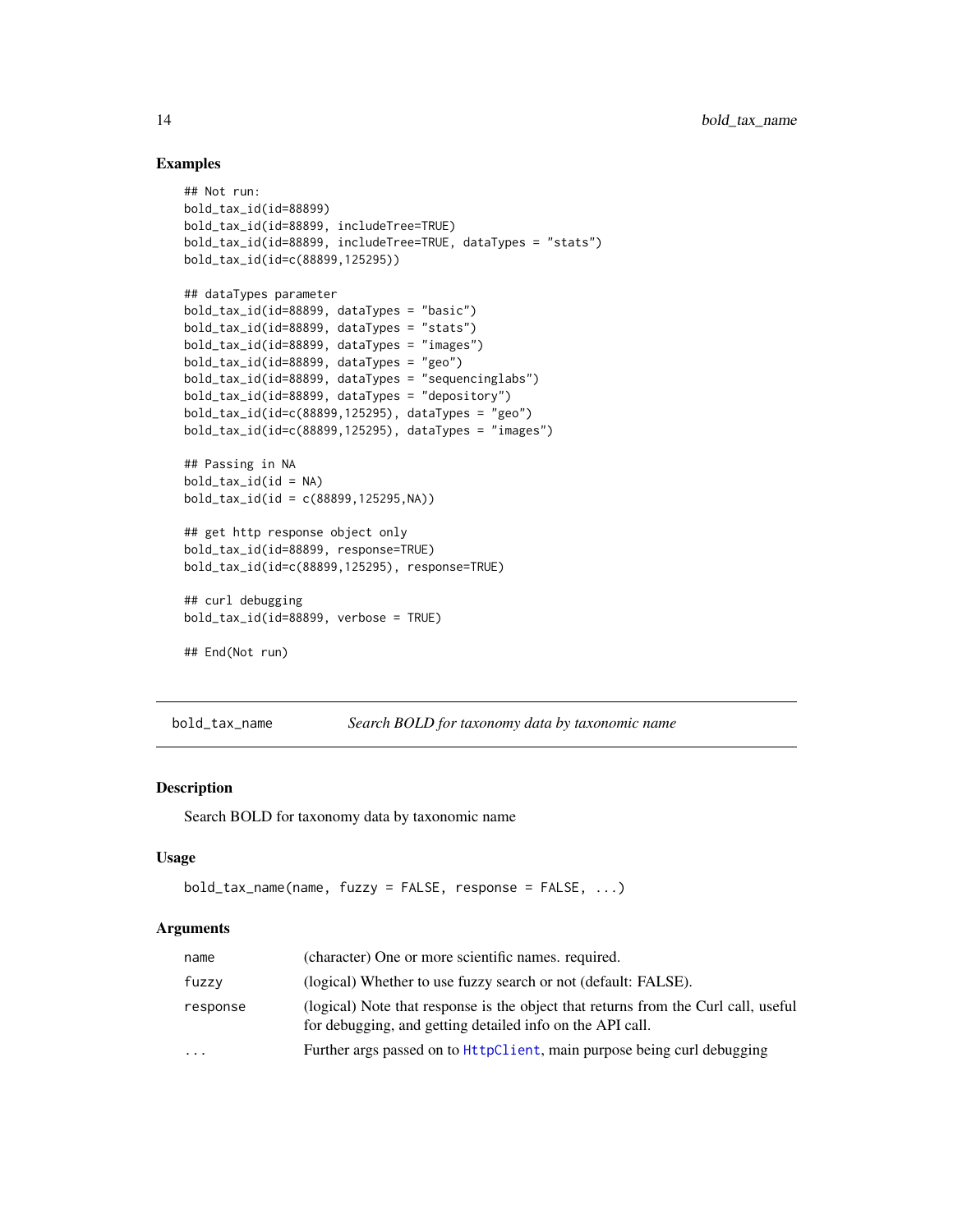#### <span id="page-14-0"></span>bold\_trace 15

#### Details

The dataTypes parameter is not supported in this function. If you want to use that parameter, get an ID from this function and pass it into bold\_tax\_id, and then use the dataTypes parameter.

#### References

<http://v4.boldsystems.org/index.php/resources/api?type=taxonomy>

#### See Also

[bold\\_tax\\_id](#page-12-1)

#### Examples

```
## Not run:
bold_tax_name(name='Diplura')
bold_tax_name(name='Osmia')
bold_tax_name(name=c('Diplura','Osmia'))
bold_tax_name(name=c("Apis","Puma concolor","Pinus concolor"))
bold_tax_name(name='Diplur', fuzzy=TRUE)
bold_tax_name(name='Osm', fuzzy=TRUE)
```

```
## get http response object only
bold_tax_name(name='Diplura', response=TRUE)
bold_tax_name(name=c('Diplura','Osmia'), response=TRUE)
```

```
## Names with no data in BOLD database
bold_tax_name("Nasiaeshna pentacantha")
bold_tax_name(name = "Cordulegaster erronea")
bold_tax_name(name = "Cordulegaster erronea", response=TRUE)
```

```
## curl debugging
bold_tax_name(name='Diplura', verbose = TRUE)
```
## End(Not run)

<span id="page-14-1"></span>bold\_trace *Get BOLD trace files*

#### <span id="page-14-2"></span>Description

Get BOLD trace files

#### Usage

```
bold_trace(taxon = NULL, ids = NULL, bin = NULL, container = NULL,
  institutions = NULL, researchers = NULL, geo = NULL,
  marker = NULL, dest = NULL, overwrite = TRUE, progress = TRUE,
  ...)
```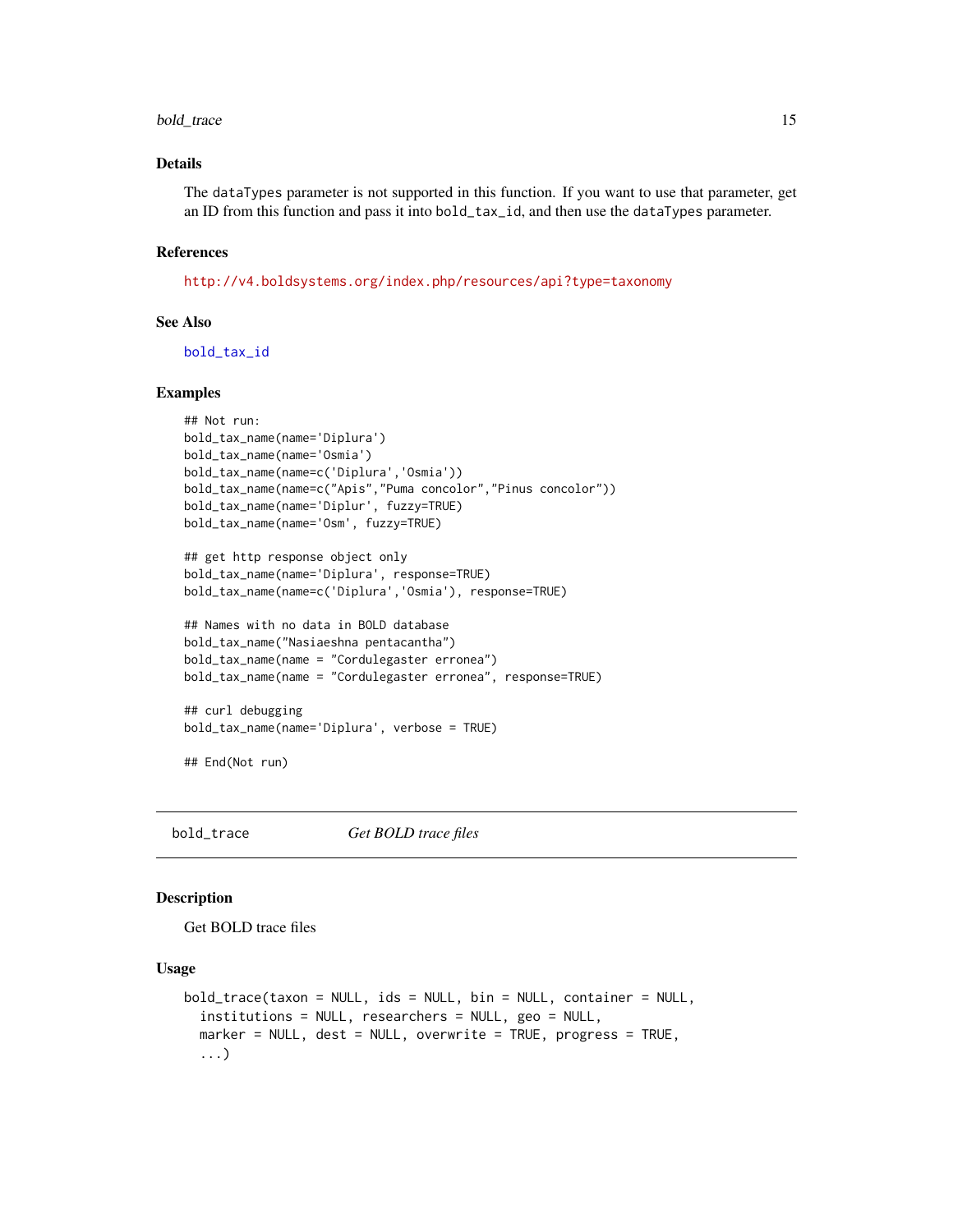<span id="page-15-0"></span>read\_trace(x)

#### Arguments

| taxon        | (character) Returns all records containing matching taxa. Taxa includes the<br>ranks of phylum, class, order, family, subfamily, genus, and species. |
|--------------|------------------------------------------------------------------------------------------------------------------------------------------------------|
| ids          | (character) Returns all records containing matching IDs. IDs include Sample<br>IDs, Process IDs, Museum IDs and Field IDs.                           |
| bin          | (character) Returns all records contained in matching BINs. A BIN is defined<br>by a Barcode Index Number URI.                                       |
| container    | (character) Returns all records contained in matching projects or datasets. Con-<br>tainers include project codes and dataset codes                  |
| institutions | (character) Returns all records stored in matching institutions. Institutions are<br>the Specimen Storing Site.                                      |
| researchers  | (character) Returns all records containing matching researcher names. Researchers<br>include collectors and specimen identifiers.                    |
| geo          | (character) Returns all records collected in matching geographic sites. Geo-<br>graphic sites includes countries and province/states.                |
| marker       | (character) Returns all records containing matching marker codes.                                                                                    |
| dest         | (character) A directory to write the files to                                                                                                        |
| overwrite    | (logical) Overwrite existing directory and file?                                                                                                     |
| progress     | (logical) Print progress or not. NOT AVAILABLE FOR NOW. HOPEFULLY<br>WILL RETURN SOON.                                                               |
| $\cdots$     | Further args passed on to HttpClient                                                                                                                 |
| $\times$     | Object to print or read.                                                                                                                             |

#### References

<http://v4.boldsystems.org/index.php/resources/api?type=webservices>

```
## Not run:
# Use a specific destination directory
bold_trace(taxon='Bombus', geo='Alaska', dest="~/mytarfiles")
# Another example
# bold_trace(ids='ACRJP618-11', dest="~/mytarfiles")
# bold_trace(ids=c('ACRJP618-11','ACRJP619-11'), dest="~/mytarfiles")
# read file in
x <- bold_trace(ids=c('ACRJP618-11','ACRJP619-11'), dest="~/mytarfiles")
(res <- read_trace(x$ab1[2]))
# The progress dialog is pretty verbose, so quiet=TRUE is a nice touch,
# but not by default
```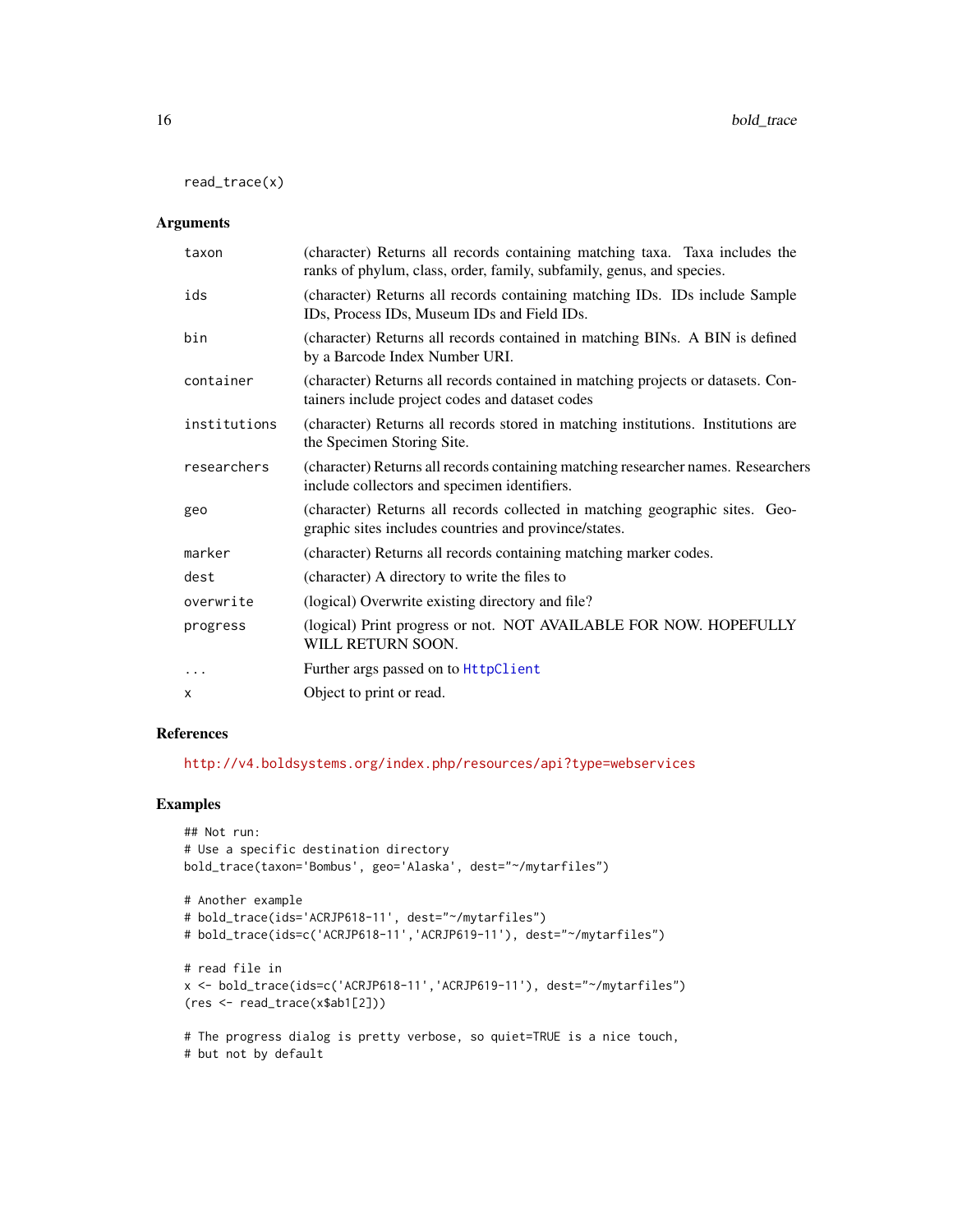#### <span id="page-16-0"></span>sequences and the sequences of the sequences of the sequences of the sequences of the sequences of the sequences of the sequence of the sequence of the sequence of the sequence of the sequence of the sequence of the sequen

```
# Beware, this one take a while
# x <- bold_trace(taxon='Osmia', quiet=TRUE)
if (requireNamespace("sangerseqR", quietly = TRUE)) {
library("sangerseqR")
primarySeq(res)
secondarySeq(res)
head(traceMatrix(res))
}
## End(Not run)
```

| List of 3 nucleotide sequences to use in examples for the<br>sequences<br>bold_identify function |
|--------------------------------------------------------------------------------------------------|
|--------------------------------------------------------------------------------------------------|

#### Description

List of 3 nucleotide sequences to use in examples for the [bold\\_identify](#page-3-1) function

#### Details

Each sequence is a character string, of lengths 410, 600, and 696.